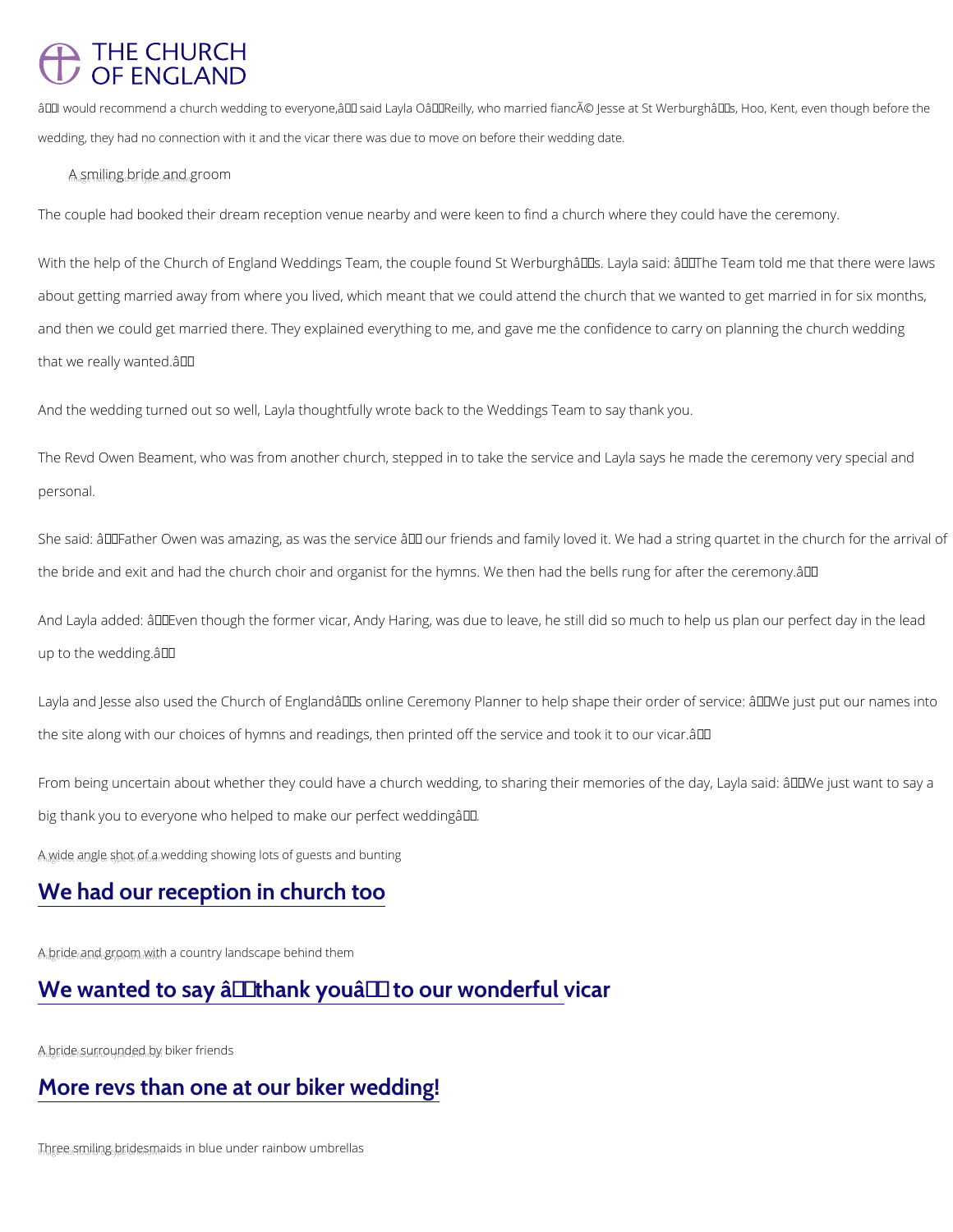# [Our wedding was a gift from our guests](/life-events/your-church-wedding/real-weddings/our-wedding-was-gift-our-guests)

A bride and groom smiling at the front of church

Image not found or type unknown

#### [Our pandemic wedding was so special](/life-events/your-church-wedding/real-weddings/our-pandemic-wedding-was-so-special)

A bride and groom laughing after their wedding

Image not found or type unknown

[We had two months to prepare for our pandemic weddin](/life-events/your-church-wedding/real-weddings/we-had-two-months-prepare-our-pandemic-wedding)g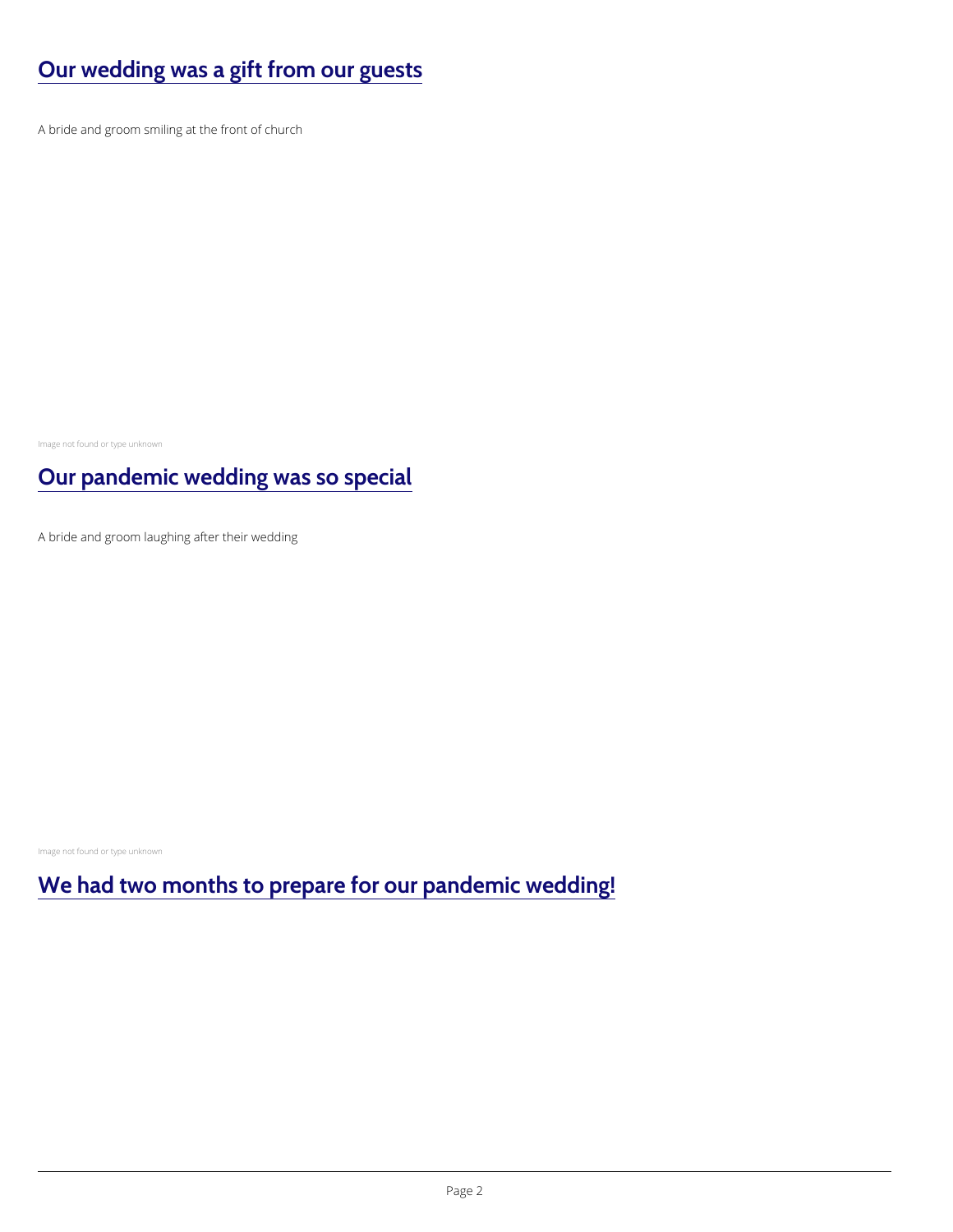A newly married couple in the wedding car

Image not found or type unknown

### [Church just felt the right place to be](/life-events/your-church-wedding/real-weddings/church-just-felt-right-place-be)

A wedding couple kissing outside the football ground

Image not found or type unknown

We fell in love with our  $\hat{a} \in \tilde{b}$  football $\hat{a} \in \tilde{b}$  church